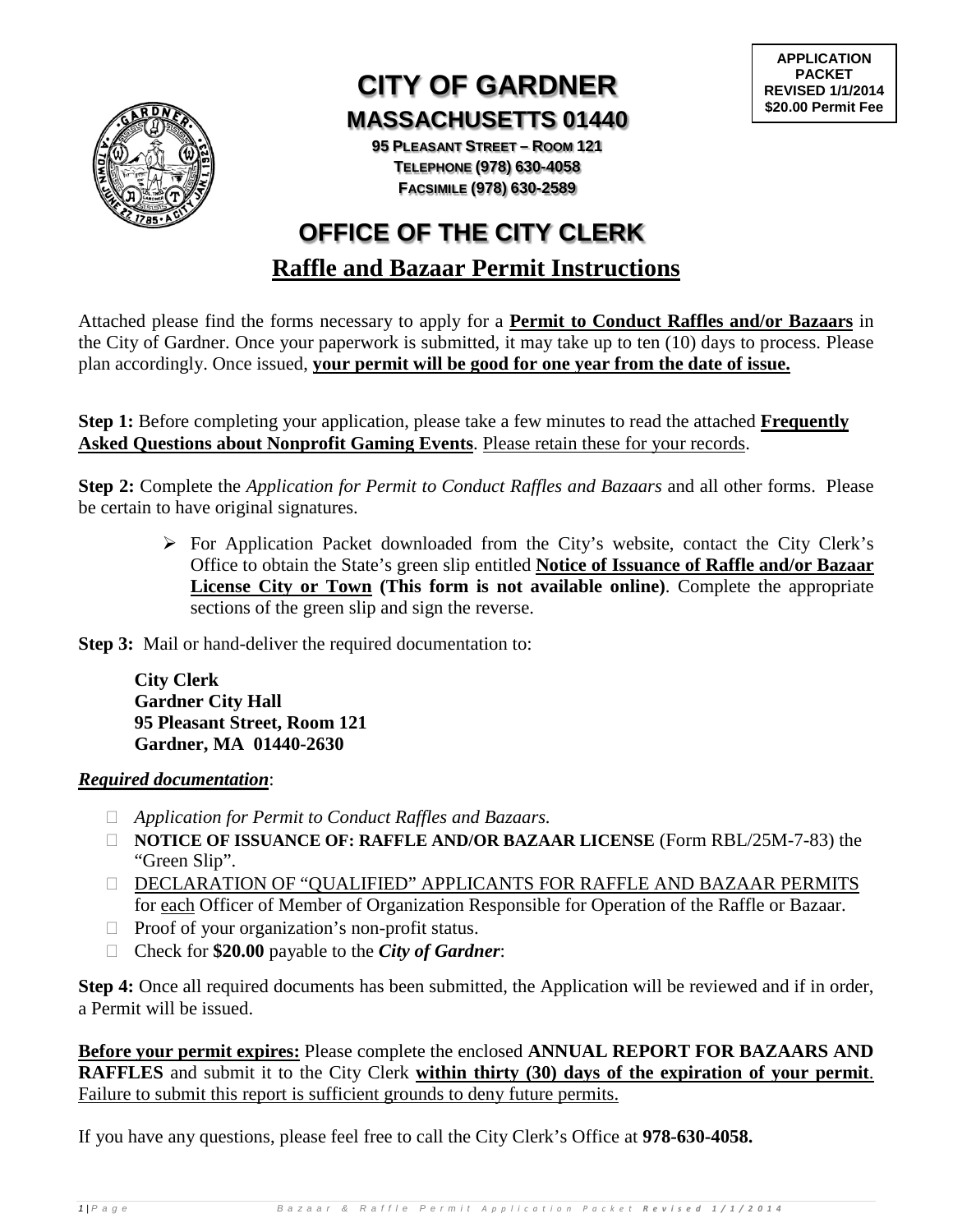**PERMIT APPLICATION FEE - \$20.00**



# **CITY OF GARDNER MASSACHUSETTS 01440**

 **95 PLEASANT STREET – ROOM 121 TELEPHONE (978) 630-4058 FACSIMILE (978) 630-2589**

*RECEIVED*

*DO NOT WRITE IN THIS BOX*

# **APPLICATION FOR PERMIT TO CONDUCT RAFFLES AND BAZAARS**

(Section 7A of Chapter 271 of the General Laws)

**Name and Address of Non-profit Organization:**

\_\_\_\_\_\_\_\_\_\_\_\_\_\_\_\_\_\_\_\_\_\_\_\_\_\_\_\_\_\_\_\_\_\_\_\_\_\_\_\_\_\_\_\_\_\_\_

\_\_\_\_\_\_\_\_\_\_\_\_\_\_\_\_\_\_\_\_\_\_\_\_\_\_\_\_\_\_\_\_\_\_\_\_\_\_\_\_\_\_\_\_\_\_\_

**Location Where Event is to be held (be specific):**

\_\_\_\_\_\_\_\_\_\_\_\_\_\_\_\_\_\_\_\_\_\_\_\_\_\_\_\_\_\_\_\_\_\_\_\_\_\_\_\_\_\_\_\_\_\_\_\_\_

\_\_\_\_\_\_\_\_\_\_\_\_\_\_\_\_\_\_\_\_\_\_\_\_\_\_\_\_\_\_\_\_\_\_\_\_\_\_\_\_\_\_\_\_\_\_\_\_\_

**Date of Application: \_\_\_\_\_\_\_\_\_\_\_\_\_\_\_\_\_\_\_\_\_\_\_\_\_\_\_\_\_**

**Date of Event: \_\_\_\_\_\_\_\_\_\_\_\_\_\_\_\_\_\_\_\_\_\_\_\_\_\_\_\_\_\_\_\_\_\_\_\_**

#### **Evidence of Qualification for Permit: (check all that apply)**

 $\Box$  (a) Veterans' organization chartered by the Congress of the United States or included in clause (12) of section five of chapter forty of the General Laws; or,

 $\Box$  (b) Church or religious organization; or,

 $\Box$  (c) Fraternal or charitable organization; or,

 $\Box$  (d) Educational or charitable organization; or

 $\Box$  (e) Civic or service club or organization; or,

\_\_\_\_\_\_\_\_\_\_\_\_\_\_\_\_\_\_\_\_\_\_\_\_\_\_\_\_\_\_\_\_\_\_\_\_\_\_\_\_\_\_

 $\Box$  (f) Club or organization organized and operated exclusively for pleasure, recreation and other nonprofit purposes, no part of the net earnings of which inures to the benefit of any member or shareholder.

**Number of Games and their Description:**

**Officers or Members of Organization Responsible for Operation of Raffle or Bazaar:**

| <b>NAME</b>                                                                                                                    | RESIDENTIAL ADDRESS                                  | <b>PHONE NUMBER</b>                                                                                                          |
|--------------------------------------------------------------------------------------------------------------------------------|------------------------------------------------------|------------------------------------------------------------------------------------------------------------------------------|
| (1)<br><u> 1980 - Andrea Brand, amerikansk politik (</u>                                                                       |                                                      |                                                                                                                              |
| (2)<br><u> 1989 - Johann Stein, marwolaethau a bhann an t-Amhain Aonaichte an t-Amhain Aonaichte an t-Amhain Aonaichte an </u> |                                                      |                                                                                                                              |
| (3)                                                                                                                            |                                                      |                                                                                                                              |
|                                                                                                                                |                                                      |                                                                                                                              |
|                                                                                                                                |                                                      |                                                                                                                              |
|                                                                                                                                |                                                      | Signature of authorized officer or member of organization                                                                    |
| (FOR OFFICE USE ONLY)                                                                                                          |                                                      |                                                                                                                              |
| Application certified to be in conformity Section 7A of Chapter<br>271 of the General Laws.                                    |                                                      | The applicant (IS) (IS NOT) qualified to operate raffles and<br>bazaars under Section 7A of Chapter 271 of the General Laws. |
| City Clerk                                                                                                                     | Chief of Police                                      | Date                                                                                                                         |
| PERMIT<br>(ISSUED)<br>(DENIED)                                                                                                 | $r$ $m$ $i$ $t$ $A$<br>$\Box$ Police Detail Required |                                                                                                                              |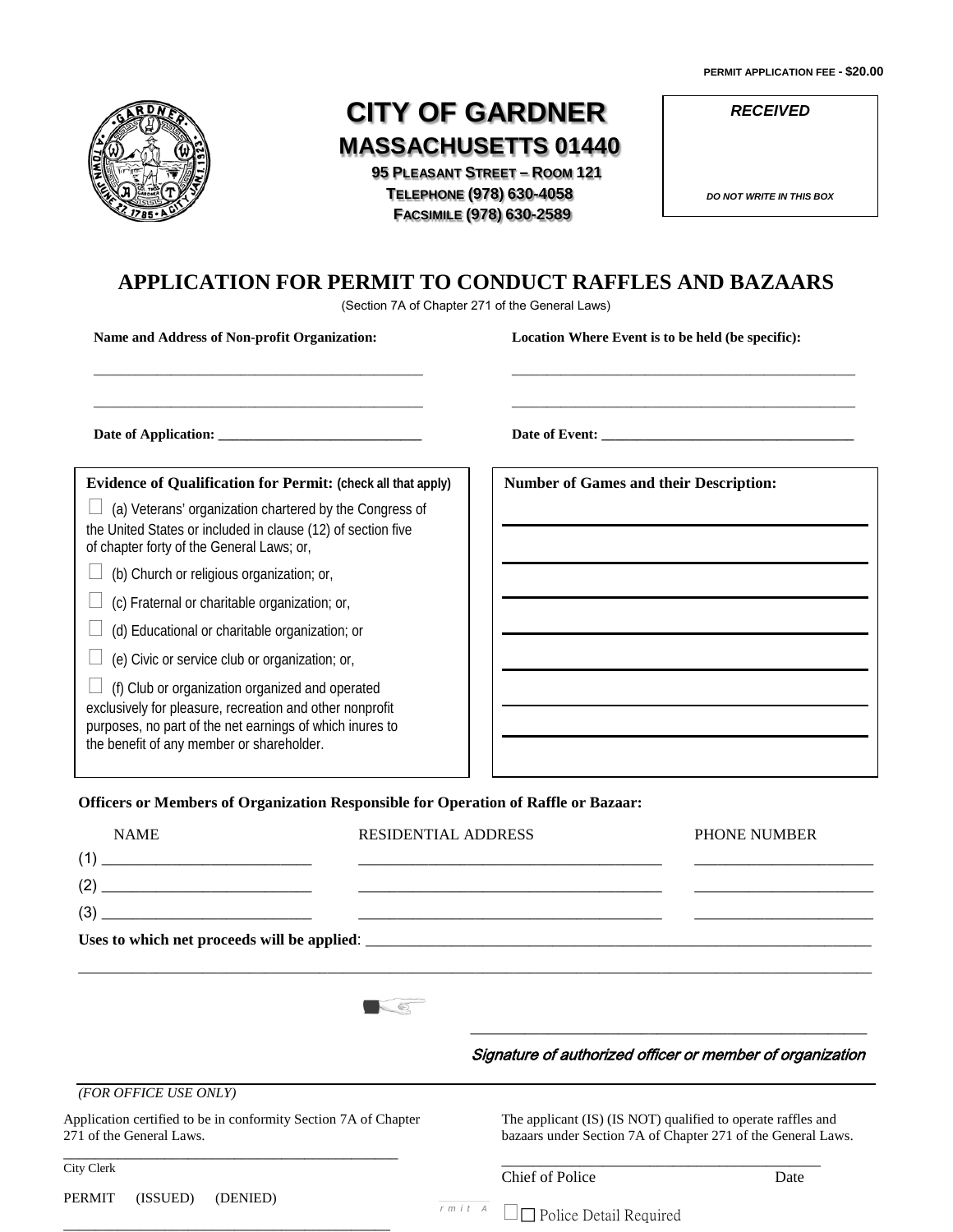*\*\*For Police Department Use Only\*\**

# *CITY OF GARDNER POLICE DEPARTMENT*

#### DECLARATION OF "QUALIFIED" APPLICANTS FOR RAFFLE AND BAZAAR PERMITS

M.G.L. Ch. 271, §7A states, in part "If the clerk so determines, he shall forward the application to the chief of police of the city or town, who shall determine whether the applicant is qualified to operate raffles and bazaars under this section. If the chief of police so determines, he shall endorse the application and return it to the clerk, who shall forthwith issue a permit, which shall be valid for one year from the date of its issuance.

| <b>Chief of Police</b><br><b>Gardner Police Department</b><br>31 City Hall Avenue<br>Gardner, MA 01440                                                                                                                        |                                                                     |                                                    |                          |  |
|-------------------------------------------------------------------------------------------------------------------------------------------------------------------------------------------------------------------------------|---------------------------------------------------------------------|----------------------------------------------------|--------------------------|--|
| Dear Chief:                                                                                                                                                                                                                   |                                                                     |                                                    |                          |  |
|                                                                                                                                                                                                                               |                                                                     |                                                    |                          |  |
| residing at the contract of the contract of the contract of the contract of the contract of the contract of the                                                                                                               |                                                                     | (Type or print Name)                               |                          |  |
|                                                                                                                                                                                                                               |                                                                     | (House and Unit Number, Street, City and zip code) |                          |  |
| was born on the control of the control of the control of the control of the control of the control of the control of the control of the control of the control of the control of the control of the control of the control of |                                                                     | SSN:                                               |                          |  |
|                                                                                                                                                                                                                               | (Date of birth)                                                     |                                                    | (Social Security number) |  |
| Have $\Box$<br>(Applicant must check one box).                                                                                                                                                                                | Have not $\Box$ been convicted of any criminal offense <sup>*</sup> |                                                    |                          |  |

## **I DECLARE UNDER THE PENALTIES OF PERJURY THAT THE STATEMENTS CONTAINED HEREIN ARE TRUE AND CORRECT TO THE BEST OF MY KNOWLEDGE AND BELIEF.**

 $\overline{\phantom{a}}$  , and the contract of the contract of the contract of the contract of the contract of the contract of the contract of the contract of the contract of the contract of the contract of the contract of the contrac

(Signature)

*\*If answer is in the affirmative, please use reverse side to state circumstances of any conviction, which should include the date, time, place, violation and final disposition.* **NOTE:** False statements may deem applicant as unqualified.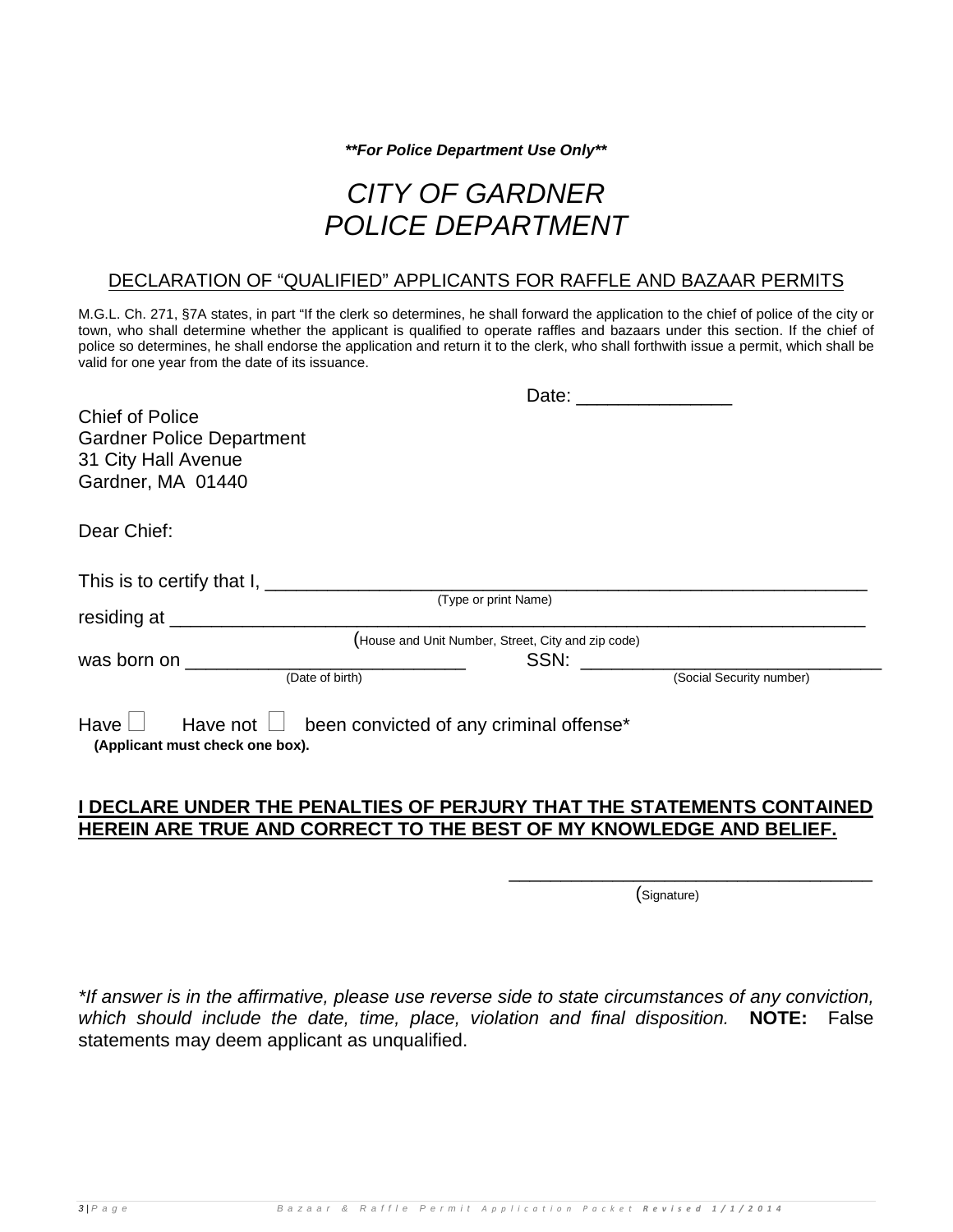*\*\*For Police Department Use Only\*\**

# *CITY OF GARDNER POLICE DEPARTMENT*

#### DECLARATION OF "QUALIFIED" APPLICANTS FOR RAFFLE AND BAZAAR PERMITS

M.G.L. Ch. 271, §7A states, in part "If the clerk so determines, he shall forward the application to the chief of police of the city or town, who shall determine whether the applicant is qualified to operate raffles and bazaars under this section. If the chief of police so determines, he shall endorse the application and return it to the clerk, who shall forthwith issue a permit, which shall be valid for one year from the date of its issuance.

|                                                                                                                                                                                                                               | Date: the contract of the contract of the contract of the contract of the contract of the contract of the contract of the contract of the contract of the contract of the contract of the contract of the contract of the cont |
|-------------------------------------------------------------------------------------------------------------------------------------------------------------------------------------------------------------------------------|--------------------------------------------------------------------------------------------------------------------------------------------------------------------------------------------------------------------------------|
| <b>Chief of Police</b>                                                                                                                                                                                                        |                                                                                                                                                                                                                                |
| <b>Gardner Police Department</b>                                                                                                                                                                                              |                                                                                                                                                                                                                                |
| 31 City Hall Avenue                                                                                                                                                                                                           |                                                                                                                                                                                                                                |
| Gardner, MA 01440                                                                                                                                                                                                             |                                                                                                                                                                                                                                |
|                                                                                                                                                                                                                               |                                                                                                                                                                                                                                |
| Dear Chief:                                                                                                                                                                                                                   |                                                                                                                                                                                                                                |
|                                                                                                                                                                                                                               |                                                                                                                                                                                                                                |
|                                                                                                                                                                                                                               |                                                                                                                                                                                                                                |
|                                                                                                                                                                                                                               | (Type or print Name)                                                                                                                                                                                                           |
| residing at <u>example and the set of the set of the set of the set of the set of the set of the set of the set o</u>                                                                                                         |                                                                                                                                                                                                                                |
|                                                                                                                                                                                                                               | (House and Unit Number, Street, City and zip code)                                                                                                                                                                             |
| was born on the control of the control of the control of the control of the control of the control of the control of the control of the control of the control of the control of the control of the control of the control of | SSN:                                                                                                                                                                                                                           |
| (Date of birth)                                                                                                                                                                                                               | (Social Security number)                                                                                                                                                                                                       |
|                                                                                                                                                                                                                               |                                                                                                                                                                                                                                |
| Have $\Box$ Have not $\Box$ been convicted of any criminal offense*                                                                                                                                                           |                                                                                                                                                                                                                                |
| (Applicant must check one box).                                                                                                                                                                                               |                                                                                                                                                                                                                                |
|                                                                                                                                                                                                                               |                                                                                                                                                                                                                                |

### **I DECLARE UNDER THE PENALTIES OF PERJURY THAT THE STATEMENTS CONTAINED HEREIN ARE TRUE AND CORRECT TO THE BEST OF MY KNOWLEDGE AND BELIEF.**

 $\overline{\phantom{a}}$  , and the contract of the contract of the contract of the contract of the contract of the contract of the contract of the contract of the contract of the contract of the contract of the contract of the contrac

(Signature)

*\*If answer is in the affirmative, please use reverse side to state circumstances of any conviction, which should include the date, time, place, violation and final disposition.* **NOTE:** False statements may deem applicant as unqualified.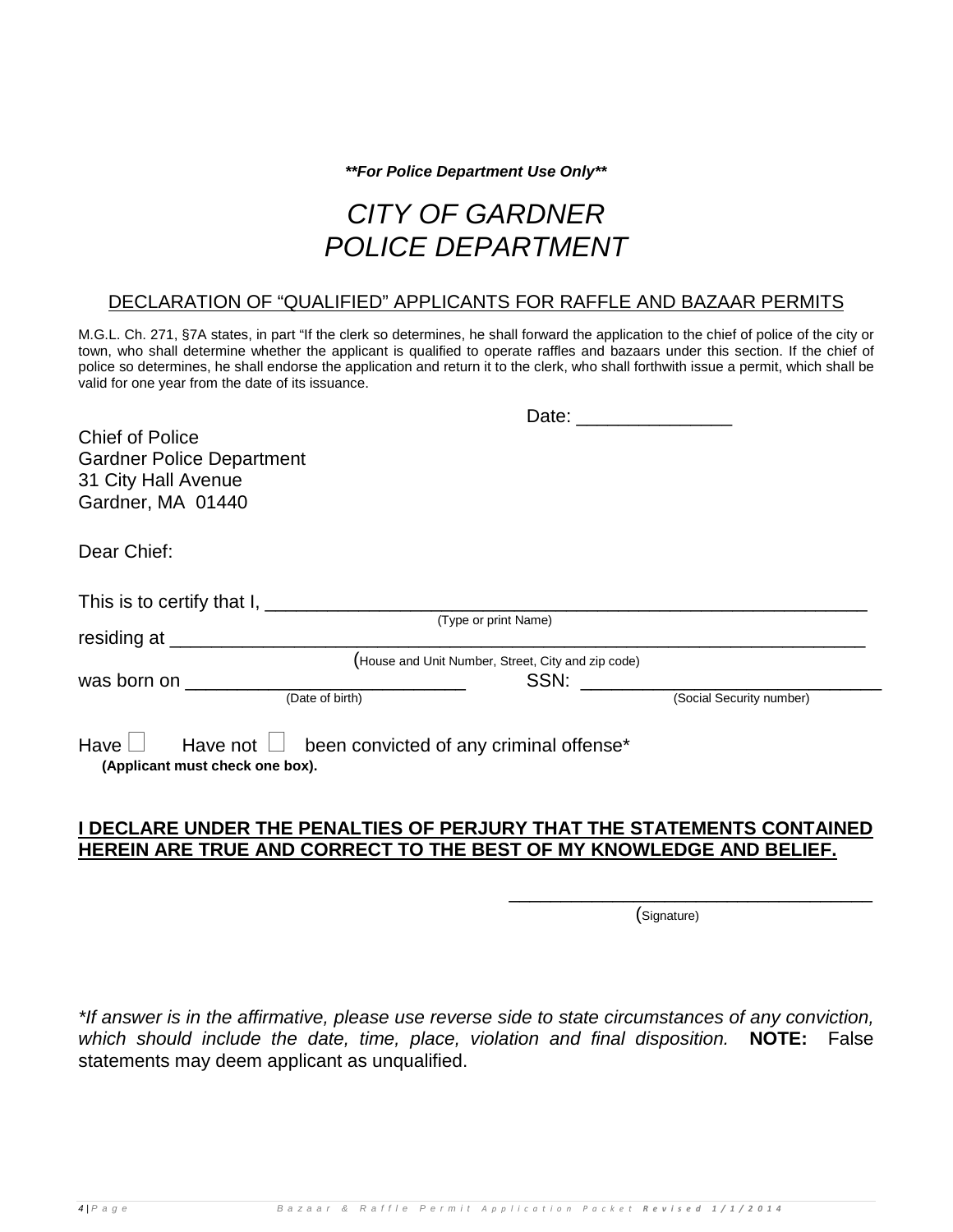*\*\*For Police Department Use Only\*\**

# *CITY OF GARDNER POLICE DEPARTMENT*

#### DECLARATION OF "QUALIFIED" APPLICANTS FOR RAFFLE AND BAZAAR PERMITS

M.G.L. Ch. 271, §7A states, in part "If the clerk so determines, he shall forward the application to the chief of police of the city or town, who shall determine whether the applicant is qualified to operate raffles and bazaars under this section. If the chief of police so determines, he shall endorse the application and return it to the clerk, who shall forthwith issue a permit, which shall be valid for one year from the date of its issuance.

| <b>Chief of Police</b><br><b>Gardner Police Department</b><br>31 City Hall Avenue<br>Gardner, MA 01440 |                                                    |      |                          |  |
|--------------------------------------------------------------------------------------------------------|----------------------------------------------------|------|--------------------------|--|
| Dear Chief:                                                                                            |                                                    |      |                          |  |
|                                                                                                        |                                                    |      |                          |  |
|                                                                                                        | (Type or print Name)                               |      |                          |  |
|                                                                                                        | (House and Unit Number, Street, City and zip code) |      |                          |  |
| was born on __________________<br>(Date of birth)                                                      |                                                    | SSN: | (Social Security number) |  |
| Have $\Box$ Have not $\Box$ been convicted of any criminal offense*<br>(Applicant must check one box). |                                                    |      |                          |  |

# **I DECLARE UNDER THE PENALTIES OF PERJURY THAT THE STATEMENTS CONTAINED HEREIN ARE TRUE AND CORRECT TO THE BEST OF MY KNOWLEDGE AND BELIEF.**

 $\overline{\phantom{a}}$  , and the contract of the contract of the contract of the contract of the contract of the contract of the contract of the contract of the contract of the contract of the contract of the contract of the contrac

(Signature)

*\*If answer is in the affirmative, please use reverse side to state circumstances of any conviction, which should include the date, time, place, violation and final disposition.* **NOTE:** False statements may deem applicant as unqualified.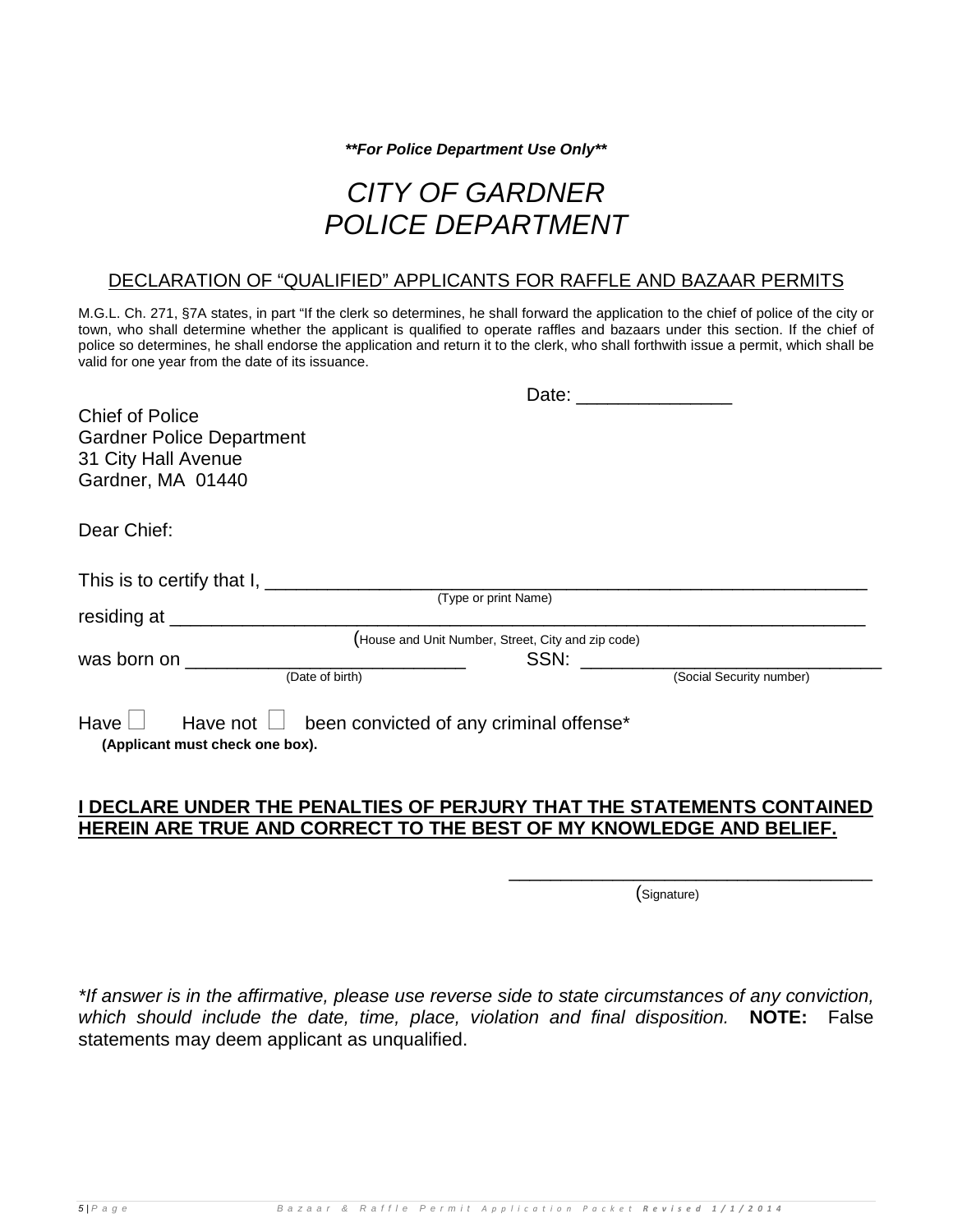#### **PART IV. CRIMES, PUNISHMENTS AND PROCEEDINGS IN CRIMINAL CASES**

#### **TITLE I. CRIMES AND PUNISHMENTS**

#### **CHAPTER 271. CRIMES AGAINST PUBLIC POLICY**

#### **Chapter 271: Section 7A. Raffles and bazaars; conduct by certain organizations**

Section 7A. In this section the following words shall have the following meanings:

"Raffle", an arrangement for raising money by the sale of tickets, certain among which, as determined by chance after the sale, entitle the holders to prizes.

"Bazaar", a place maintained by the sponsoring organization for disposal by means of chance of one or both of the following types of prizes: (1) merchandise, of any value, (2) cash awards, not to exceed twenty-five dollars each.

Notwithstanding any other provisions of law, raffles and bazaars may be promoted, operated and conducted under permits issued in accordance with the provisions of this section.

No organization, society, church or club which conducts a raffle or bazaar under the provisions of this section shall be deemed to have set up and promoted a lottery and nothing in this chapter shall authorize the prosecution, arrest or conviction of any person connected with the operation of any such raffle or bazaar; provided, however, that nothing contained in this section shall be construed as permitting the game commonly known as "beano" or any similar game regardless of name.

No raffle or bazaar shall be promoted, operated or conducted by any person or organization, unless the same is sponsored and conducted exclusively by (a) a veterans' organization chartered by the Congress of the United States or included in clause (12) of section five of chapter forty of the General Laws; (b) a church or religious organization; (c) a fraternal or fraternal benefit society; (d) an educational or charitable organization; (e) a civic or service club or organization; and (f) clubs or organizations organized and operated exclusively for pleasure, recreation and other nonprofit purposes, no part of the net earnings of which inures to the benefit of any member or shareholder. Such organization shall have been organized and actively functioning as a nonprofit organization in the commonwealth for a period of not less than two years before it may apply for a permit. The promotion and operation of the raffle or bazaar shall be confined solely to the qualified members of the sponsoring organization and no such member shall receive remuneration in any form for time or effort devoted to the promotion or operation of such raffle or bazaar. All funds derived from any raffle or bazaar shall be used exclusively for the purposes stated in the application of the sponsoring organization which purposes shall be limited to educational, charitable, religious, fraternal or civic purposes or for veterans' benefits. An organization which meets the qualifications required by this section and which desires to conduct or operate a raffle or bazaar within the commonwealth shall apply for a permit to conduct raffles and bazaars from the clerk of the city or town in which the raffle will be drawn or the bazaar held. The application form shall be approved by the commissioner of public safety and shall include the name and address of the applicant, the evidence on which the applicant relies in order to qualify under this section, the names of three officers or members of the organization who shall be responsible for the operation of the raffle or bazaar, and the uses to which the net proceeds will be applied. Unless otherwise established in a town by town meeting action and in a city by city council action, and in a town with no town meeting by town council action, by adoption of appropriate by-laws and ordinances to set such fees, a fee of ten dollars shall accompany each such application and shall be retained by the city or town, but in no event shall any such fee be greater than fifty dollars. Upon receipt of such application, the clerk shall determine whether it is in conformity with this section. If the clerk so determines, he shall forward the application to the chief of police of the city or town, who shall determine whether the applicant is qualified to operate raffles and bazaars under this section. If the chief of police so determines, he shall endorse the application and return it to the clerk, who shall forthwith issue a permit, which shall be valid for one year from the date of its issuance. The clerk shall retain a copy of the application and shall send a copy to the commissioner of public safety. If there is any change in the facts set forth in the application for a permit subsequent to the making of such application, the applicant shall forthwith notify the authority granting such permit of such change, and such authority shall issue such permit if the applicant is qualified, or, if a permit has already been issued and the change in the facts set forth in the application disqualify the applicant revoke such permit.

If an application is not acted upon within thirty days after it is submitted, or if the organization is refused a permit, or if a permit is revoked, any person named on the application may obtain judicial review of such refusal or revocation by filing within ten days of such refusal or revocation or within ten days of the expiration of such thirty day period a petition for review in the district court having jurisdiction in the city or town in which such application was filed. A justice of said court, after a hearing, may direct that such permit be issued, if he is satisfied that there was no reasonable ground for refusing such permit, and that the applicant was not prohibited by law from holding raffles or bazaars.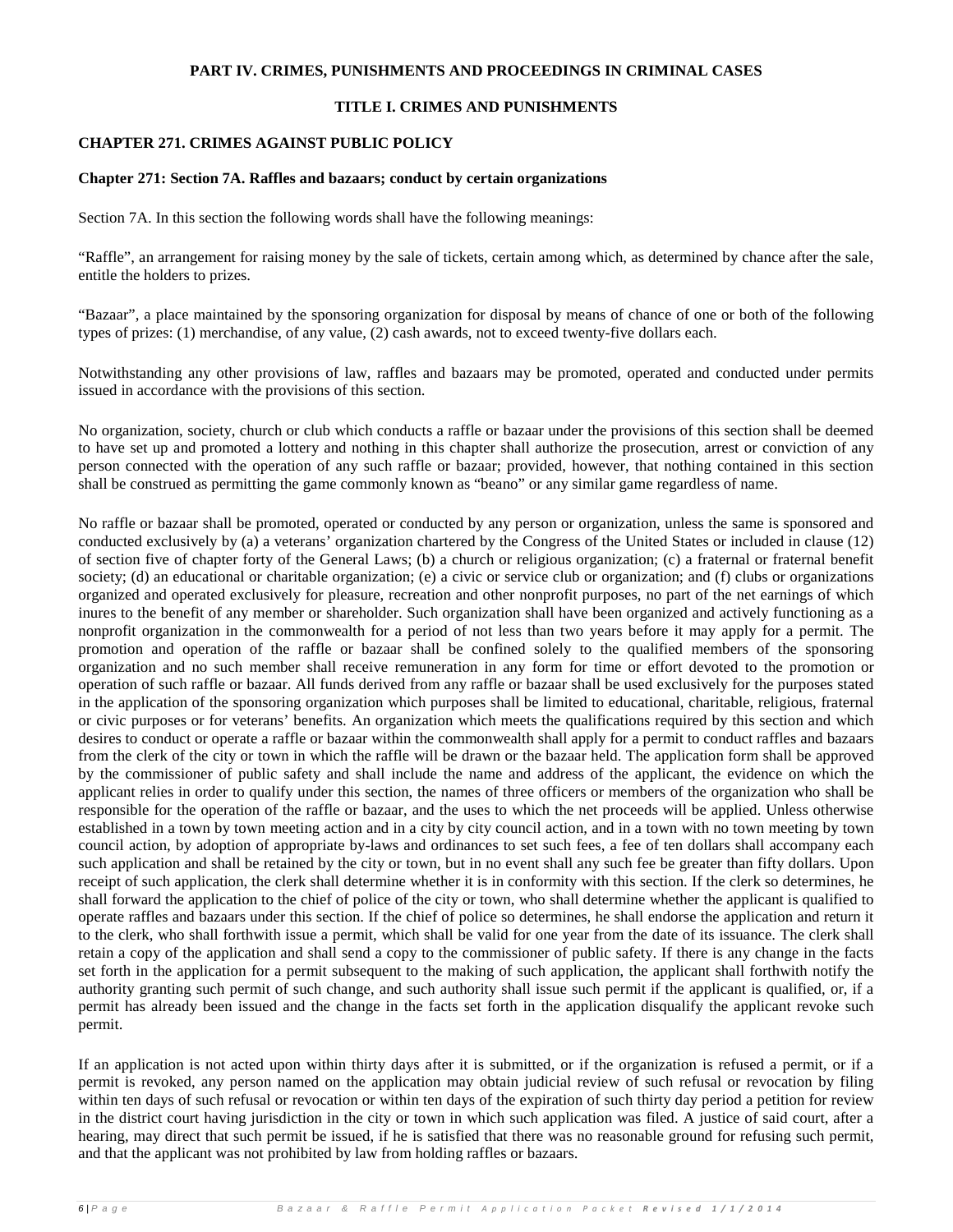An organization issued a permit under this section shall within thirty days of the expiration of its permit submit a report on a form to be approved by the commissioner of public safety. Such form shall require information concerning the number of raffles and bazaars held, the amount of money received, the expenses connected with the raffle or bazaar, the names of the winners of prizes exceeding twenty-five dollars in value, the net proceeds of the raffles and bazaars, and the uses to which the net proceeds were applied. The organization shall maintain and keep such books and records as may be necessary to substantiate the particulars of such report, which books and records shall be preserved for at least one year from the date of such report and shall be available for inspection. Such report shall be certified to by the three persons designated in the permit application as being responsible for such raffle or bazaar and by an accountant. Two copies of said report shall be filed with city or town clerk. The clerk shall send one copy to the commissioner of public safety. Failure to file said report shall constitute sufficient grounds for refusal to renew a permit to conduct raffles or bazaars. The fee for renewal of such permit shall be ten dollars.

The authority granting any permit under this section shall immediately revoke the same for a violation of any provision of this section and shall not issue any permit to such permittee within three years from the date of such violation. Any person aggrieved by the action of such authority revoking such permit may appeal to the district court having jurisdiction in the city or town where the permit was issued; provided that such appeal shall be filed in such court within twenty days following receipt of notification by said authority. The court shall hear all pertinent evidence and determine the facts and upon the facts so determined annul such action or make such decision as equity may require. The foregoing remedy shall be exclusive.

Any organization conducting or operating a raffle or bazaar under this section shall file a return with the state lottery commission, on a form prepared by it, within ten days after the raffle or bazaar is held and shall pay therewith a tax of five per cent of the gross proceeds derived from such raffle or bazaar.

All sums received by said commission from the tax imposed by this section as taxes, interest thereon, fees, penalties, forfeitures, costs of suits or fines, less all amounts refunded thereon, together with any interest or costs paid on account of such refunds, shall be paid into the treasury of the commonwealth.

Whoever violates any provision of this section or submits false information on an application or report required under this section shall be punished by a fine of not more than one thousand dollars or by imprisonment in the house of correction for not more than one year, or both.

No person who prints or produces tickets, cards or any similar article used in the conduct of a bazaar or raffle pursuant to a permit issued under the provisions of this section shall be subject to any penalty therefor, provided that a certified copy of such permit was presented to him prior to his undertaking to print or produce such tickets or cards.

No organization issued a permit under this section shall conduct more than three bazaars in any single calendar year nor shall such organization conduct more than one bazaar in any single calendar day. The operation of a bazaar shall be limited to five consecutive hours.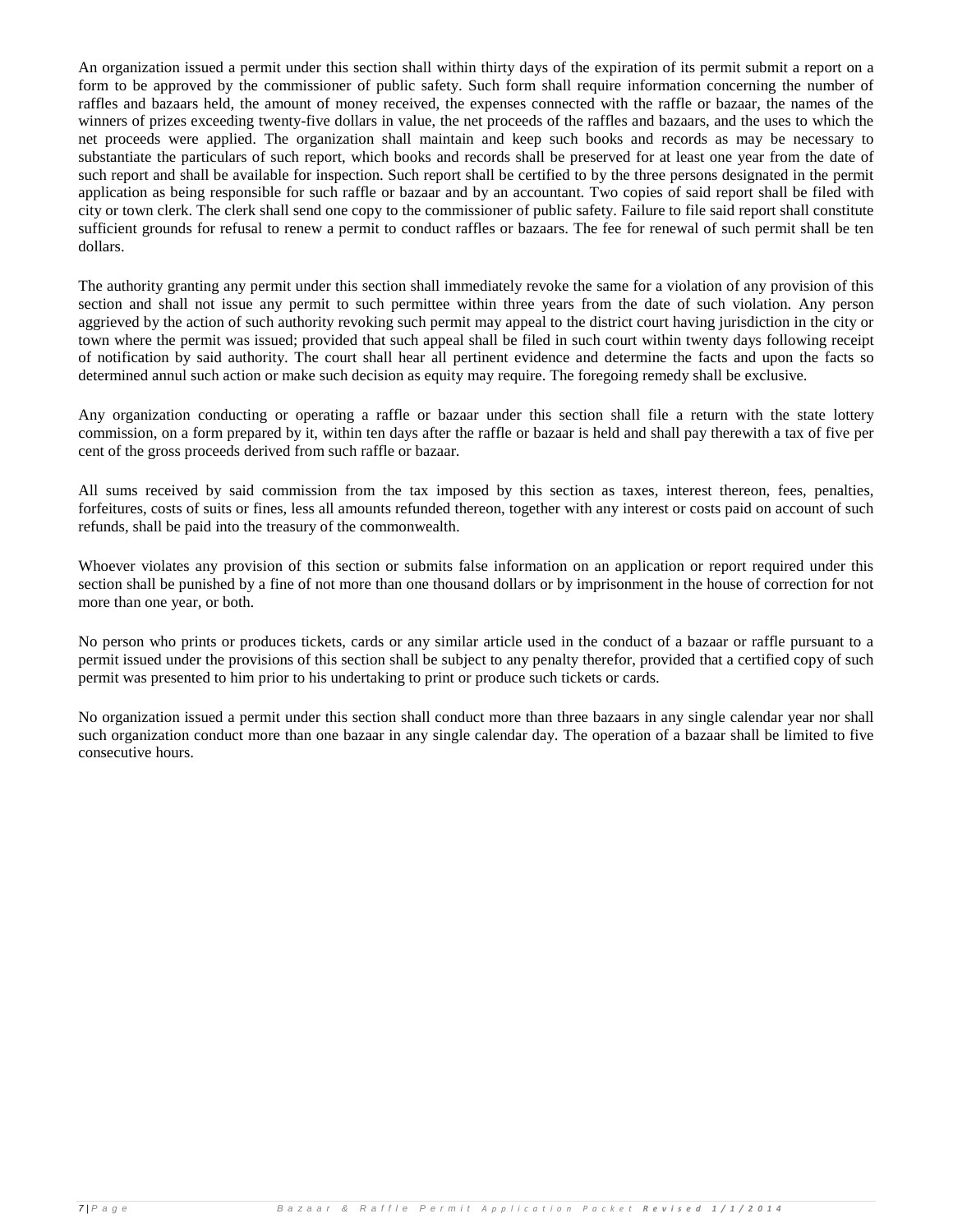# Frequently Asked Questions about Nonprofit Gaming Events

# **Q: Who may conduct gaming events such as raffles, casino or Las Vegas nights, or poker tournaments?**

**A:** Gaming events such as raffles, casino or Las Vegas nights, or poker tournaments may only be conducted by a non-profit organization (whether or not incorporated) that has been organized and actively functioning in Massachusetts for at least two years and is one of the following:

- Veterans' organization chartered by Congress;
- Church or religious organization;
- Fraternal or fraternal benefit society, such as an Elks Club or union:
- Educational or charitable organization;
- Civic or service club; or
- Other club or organization operated exclusively for nonprofit purposes.

These groups are qualified nonprofit organization and represent limited exceptions to the general law prohibiting gambling in the Commonwealth.

# **Q: If a qualified nonprofit organization is also a public charity does it have other legal requirements before it can conduct gaming events?**

**A:**Yes, a nonprofit organization that is a public charity must register with the Attorney General's Non-Profit Organizations/Public Charities Division (the "Division") under [M.G.L. c. 12, s. 8E](http://www.mass.gov/legis/laws/mgl/12-8e.htm) and must be in compliance with the reporting requirements of [M.G.L. c. 12, s. 8F](http://www.mass.gov/legis/laws/mgl/12-8f.htm) and [M.G.L. c. 68, s. 19](http://www.mass.gov/legis/laws/mgl/68-19.htm) prior to conducting a gaming event. If you do not know if your organization is a public charity, please visit [General FAQs about Charities.](http://www.mass.gov/?pageID=cagoterminal&L=3&L0=Home&L1=Non-Profits+%26+Charities&L2=AG)

# **Q: What kinds of gaming activities are regulated?**

**A:** Raffles, in which a chance to win is sold to participants and the winner or winners are selected from the chances actually sold, are regulated by law. Whenever money is charged for the ticket or chance, the raffle can be legally operated only by a qualified nonprofit organization. The funds received must be used only for the purposes specified in the law. If no money is charged, anyone may legally operate a raffle, and businesses often do so for promotional purposes. Consumer protection laws apply to all raffles, however.

Casino or Las Vegas nights (also referred to as "bazaars") are also regulated because they offer the opportunity to play games of chance, such as roulette, craps, blackjack and poker (including Texas Hold'em) for a prize. These gaming events may be legally operated only by a qualified nonprofit organization, and the funds must be used for specified purposes.

Beano or Bingo games are regulated by the [Lottery](http://www.masslottery.com/Bingo/Bingo.htm) Commission. For more information, visit the Lottery [Commission website,](http://www.masslottery.com/Bingo/Bingo.htm) or call (781) 849-5555.

# **Q: May a municipal or other governmental organization such as a public school or a conservation commission sponsor a gaming event?**

**A:** No, because these organizations do not fit within any of the authorized categories.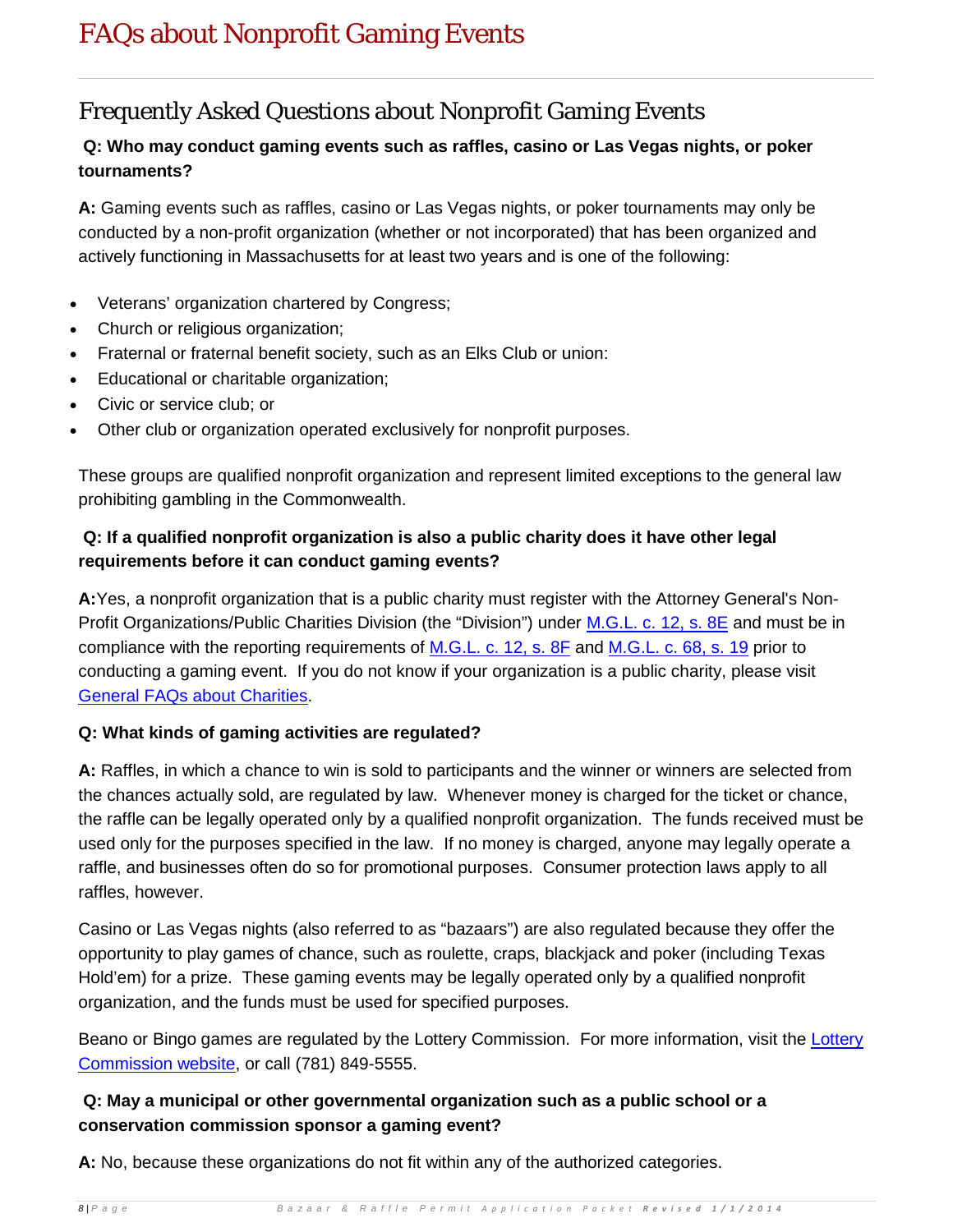# **Q: Does the law restrict the use of the funds raised through gaming activities?**

**A:** Yes. The funds raised must be used for educational, charitable, religious, fraternal or civic purposes or for veterans' benefits.

# **Q: What laws apply to gaming activities?**

**A:** All qualified nonprofit organizations conducting gaming events must comply with [M.G.L. c. 271, s.](http://www.mass.gov/legis/laws/mgl/271-7a.htm)  [7A.](http://www.mass.gov/legis/laws/mgl/271-7a.htm) In addition, the Attorney General has regulations governing raffles at [940 CMR 12.00](http://www.mass.gov/?pageID=cagoterminal&L=3&L0=Home&L1=Government&L2=AG) (Regulations Governing Raffles) if the cost of a ticket is more than \$10 or any prize exceeds \$10,000. The Attorney General also has regulations governing casinos or Las Vegas nights. See [940 CMR 13.00](http://www.mass.gov/?pageID=cagoterminal&L=3&L0=Home&L1=Government&L2=AG) (Regulations Governing Bazaars).

# **Q: Is a permit needed to hold gaming events? If so, how can I obtain one?**

**A:** Yes, a permit from the municipality in which the raffle will be held is required for a qualified nonprofit organization to hold a gaming event such as a raffle, casino or Las Vegas night, or poker tournament. The nonprofit must obtain the permit from the clerk of the municipality.

# **Q: What is required in the permit application?**

**A:** The nonprofit must provide:

- Its name and address;
- Evidence that it is eligible to hold a raffle or bazaar;
- Names of three officers or members who will be responsible for the operation of the event; and
- The uses to which the net proceeds will be applied.

# **Q: Who may sell raffle tickets?**

**A:** Only qualified members of the sponsoring organization who are not paid for their time or effort.

# **Q: How many raffles may be held during the year?**

**A:** A permit received from a municipality is valid for one year from the issue date. There is no limit on the number of raffles that may be held.

# **Q: Are online raffle sales permitted?**

**A:**While there are no Massachusetts laws expressly regulating online raffle sales, certain regulations may operate to prevent online sales. For example, both the purchaser and the seller must sign the raffle ticket under [940 CMR 12.00](http://www.mass.gov/?pageID=cagoterminal&L=3&L0=Home&L1=Government&L2=AG) (Regulations Governing Raffles) if the prize is worth more than \$10,000 or raffle tickets cost more than \$10.

In addition to state law, federal law may also apply. The Unlawful Internet Gambling Enforcement Act, passed on October 13, 2006 (31 United States Code s. 5361-5366), restricts online gambling in states that do not require age and location verification. Massachusetts does not currently regulate online gambling. Nonprofit organizations seeking to conduct online raffles should be aware that such raffles may violate federal law and should first consult with their own attorney, as the Division provides advice only with respect to state law.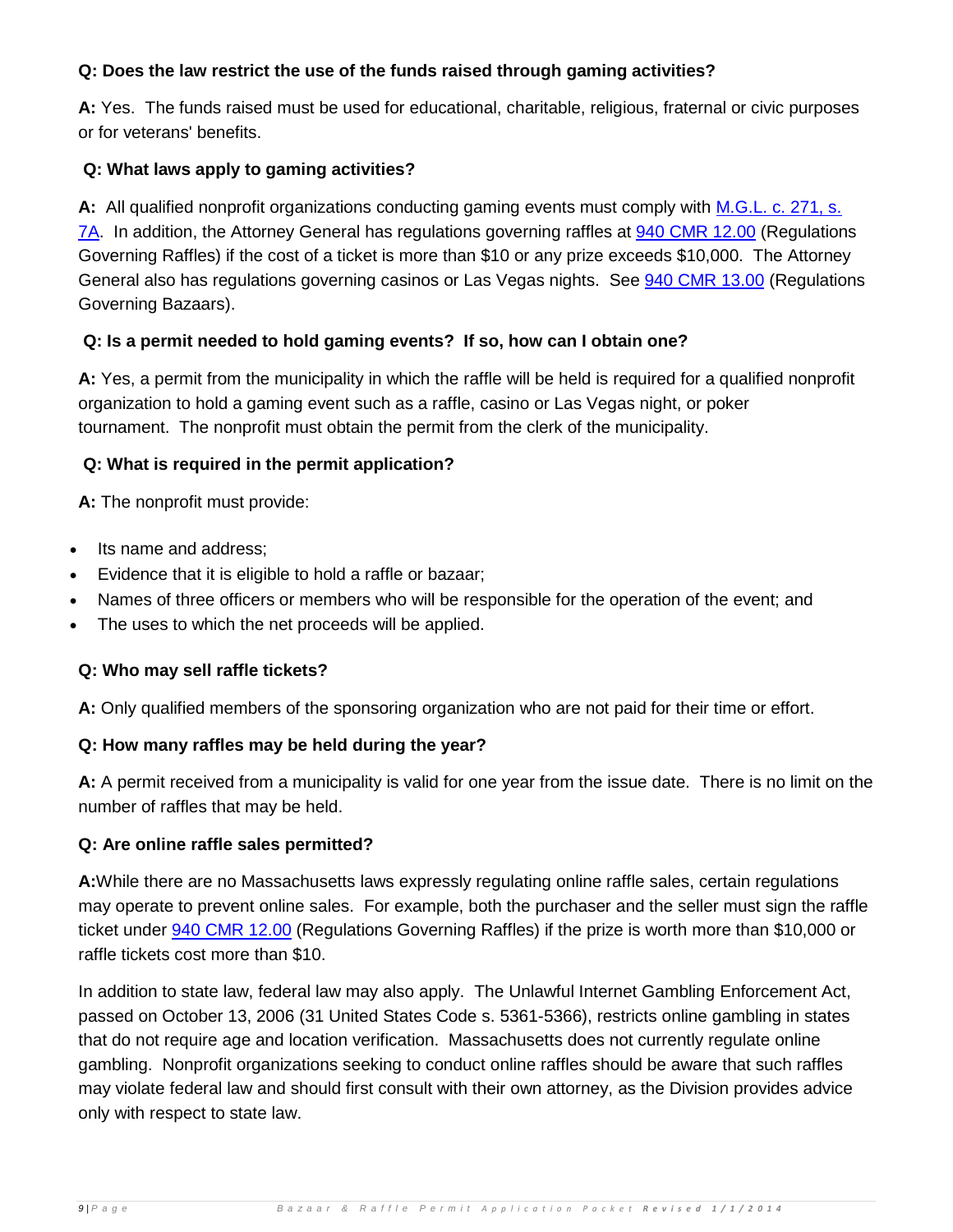## **Q: Who may be involved in the operation of a casino or Las Vegas night or poker tournament?**

**A:** Only bona fide members of the licensed nonprofit organization. The members cannot be paid for their involvement in the gaming event. Employees of companies providing equipment or supplies for the gaming event may not be involved in the management or operation of the event.

### **Q: How many casino or Las Vegas nights or poker tournaments may be held during the year?**

**A:** A permit is valid for one calendar year and a nonprofit may conduct only three of these gaming events during that period; a gaming event may not last longer than five hours and no more than one event may be held on any single day.

### **Q: Does a nonprofit have to pay taxes on the money it raises from gaming events?**

**A:** Yes, within 10 days after conducting a raffle, casino or Las Vegas night or poker tournament, the nonprofit organization must pay a five percent tax on the gross proceeds to the Lottery Commission. The Lottery Commission will send the required forms to the nonprofit after the permit is issued.

### **Q: What else does the law require?**

**A:** Within 30 days after the permit expires, the nonprofit must provide to the city or town clerk two copies of a report certified by the same three people who applied for the permit containing:

- Number of gaming events held;
- Amount of money received;
- Amount spent on expenses;
- Names of winners of prizes of more than \$25 in value;
- Total net proceeds; and
- Use of the funds.

The clerk will provide the nonprofit with a copy of the report that must be filed.

# **Q: Where can I get more information?**

**A:**If you are planning to hold a poker tournament, please review the [Attorney General's Advisory on](http://www.mass.gov/?pageID=cagoterminal&L=4&L0=Home&L1=Non-Profits+%26+Charities&L2=Charitable+Organizations&L3=Raffles+and+Other+Gaming+Activity&sid=Cago&b=terminalcontent&f=nonprofit_pokeroverview&csid=Cago)  [Poker Tournaments.](http://www.mass.gov/?pageID=cagoterminal&L=4&L0=Home&L1=Non-Profits+%26+Charities&L2=Charitable+Organizations&L3=Raffles+and+Other+Gaming+Activity&sid=Cago&b=terminalcontent&f=nonprofit_pokeroverview&csid=Cago) If you have further questions concerning gaming activities, please call the Attorney General's Office Non-Profit Organizations/Public Charities Division at (617) 727-2200, ext. 2101, or contact the [Massachusetts State Lottery Commission](http://www.masslottery.com/) at (781) 849-5555.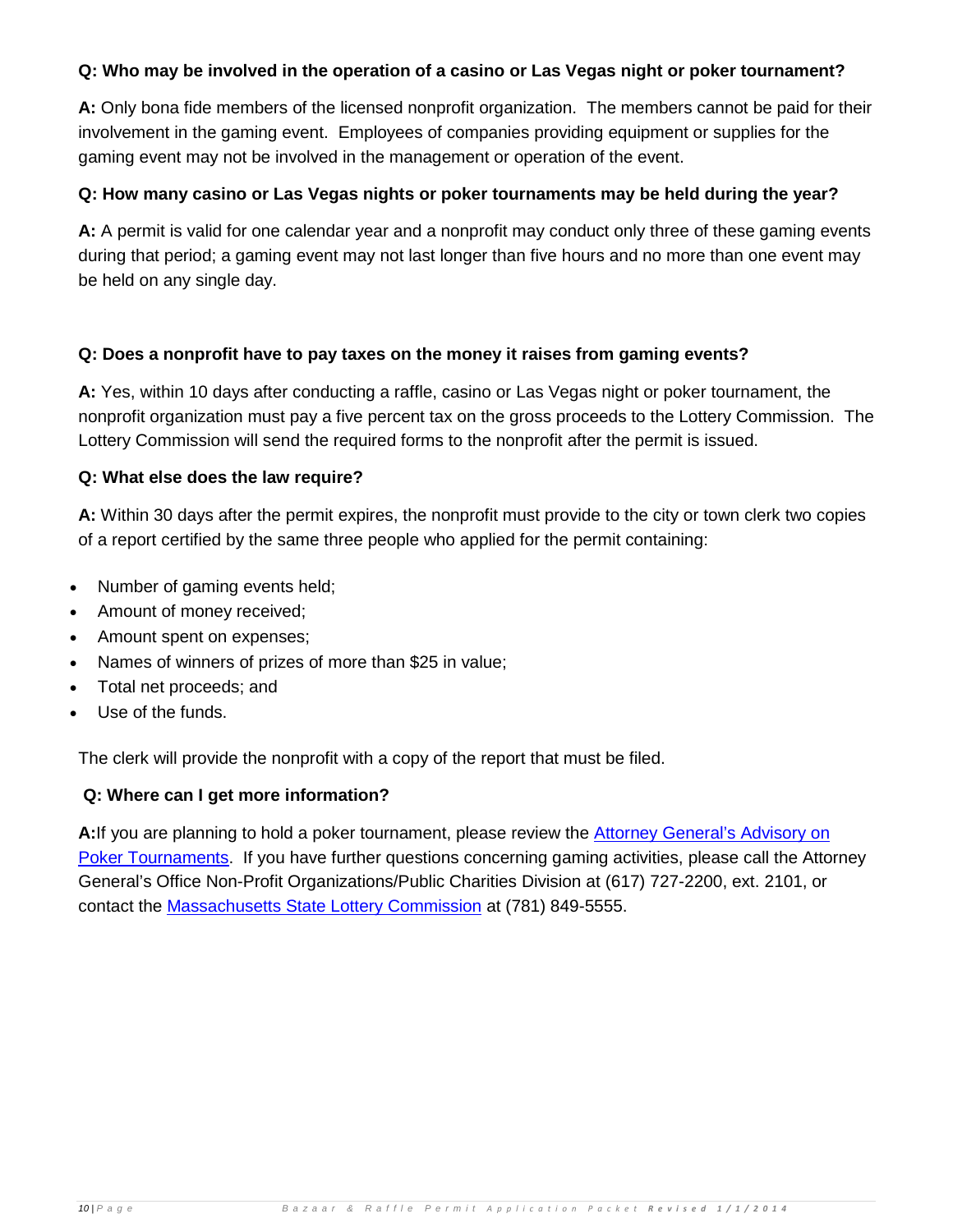# **940 CMR 12.00: Regulations Governing Raffles**

#### **Section**

[12.01: Definitions](http://www.mass.gov/?pageID=cagoterminal&L=3&L0=Home&L1=Government&L2=AG) [12.02: Disclosure](http://www.mass.gov/?pageID=cagoterminal&L=3&L0=Home&L1=Government&L2=AG) [12.03: Obligations of the Sponsoring Organization](http://www.mass.gov/?pageID=cagoterminal&L=3&L0=Home&L1=Government&L2=AG) [12.04: Record Keeping, Financial Control](http://www.mass.gov/?pageID=cagoterminal&L=3&L0=Home&L1=Government&L2=AG) [12.05: Violations of Regulations](http://www.mass.gov/?pageID=cagoterminal&L=3&L0=Home&L1=Government&L2=AG) [12.06: Severability](http://www.mass.gov/?pageID=cagoterminal&L=3&L0=Home&L1=Government&L2=AG)

**940 CMR 12.00 shall apply to any raffle conducted under [M.G.L. c. 271, § 7A](http://www.mass.gov/legis/laws/mgl/271-7a.htm) in which the value of the prize or prizes to be awarded exceeds \$10,000 or in which the ticket price exceeds \$10.00.**

#### **12.01: Definitions**

**Prize**. Any item or items chosen by a sponsoring organization as the subject of a raffle, which the organization announces it will award to a person selected by chance from among those purchasing tickets to the raffle.

**Qualified Member.** For the purposes of eligibility to participate in managing or otherwise assisting in the operation of a raffle, a person is a bona fide member of the licensed organization only when he or she:

(a) Has become a member prior to the commencement of the function and such membership was not dependent upon, or in any way related to the payment of consideration to participate in, any gambling activity; and

(b) Has held full and regular membership status in the licensed organization for a period of not less than three consecutive months prior to the subject function; and

(c) Has paid any reasonable initiation or admission fees for membership, and/or any dues, consistent with the nature and purpose of the licensed organization and with the type of membership obtained and is not in arrears in payment of any such fees or dues; and

(d) Has met all other conditions required by the licensed organization for membership and is in all respects a member in good standing at the time of the subject function.

A person may also be a bona fide member of a bona fide charitable or bona fide nonprofit organization affiliated with or auxiliary to his or her licensed organization, or to which his or her own licensed organization is auxiliary, when he or she meets all of the standards set out above respecting his or her own licensed organization.

#### **Related Party**. Includes:

(a) An officer, director, or trustee (or an individual having powers or responsibilities similar to those of officers, directors, or trustees) of the organization.

(b) A spouse other than a spouse who is legally separated from the individual under a decree of divorce or separate maintenance; a child including legally adopted children; grandchildren; parents; and grandparents of parties described in 940 CMR 12.01(1).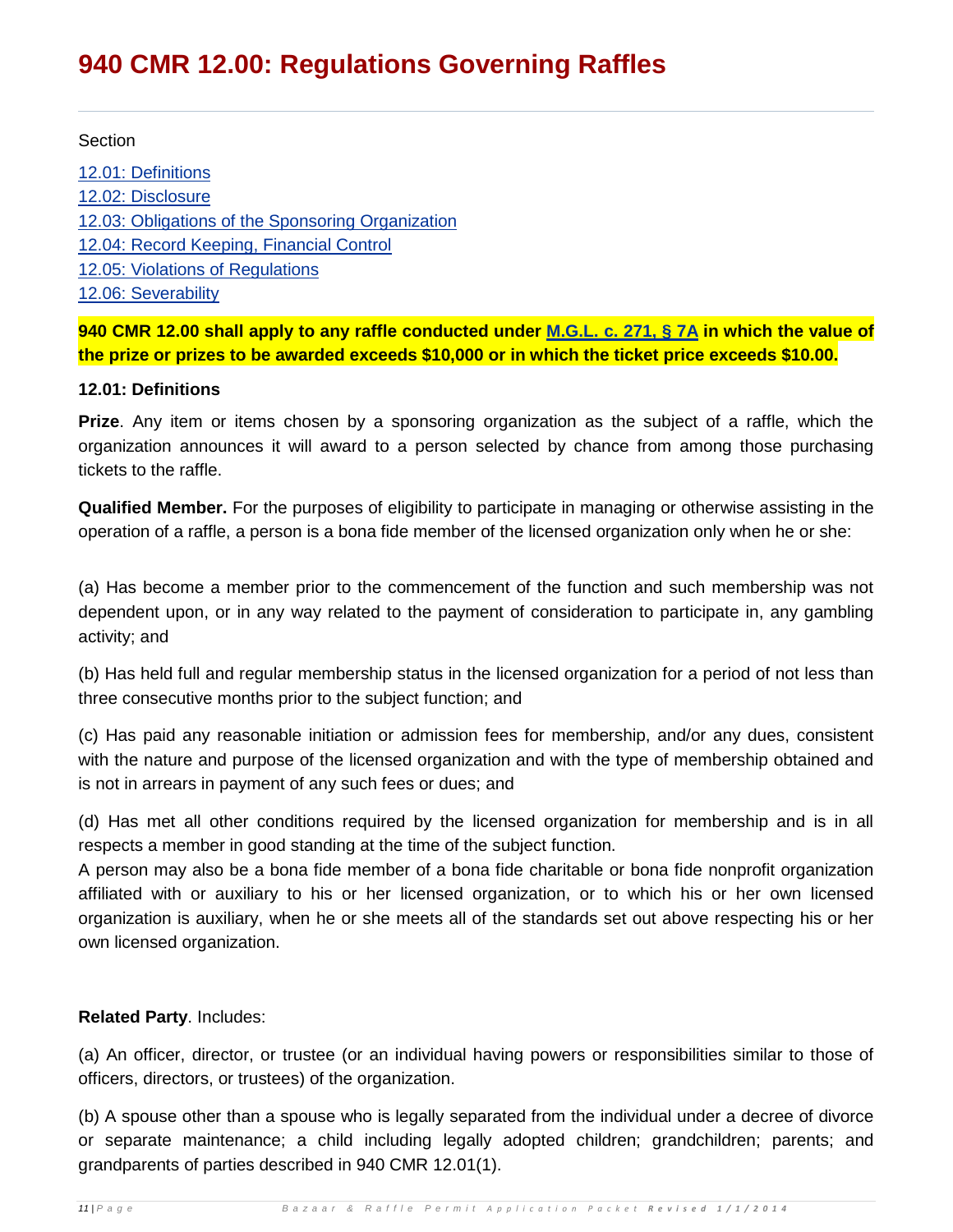(c) A corporation, trust, estate or partnership more than 35% of which is owned or held by any of the preceding.

**Sponsoring Organization**. Any organization conducting a raffle pursuant to a license under [M.G.L. c.](http://www.mass.gov/legis/laws/mgl/271-7a.htm)  [271, § 7A](http://www.mass.gov/legis/laws/mgl/271-7a.htm) to conduct raffles.

#### **12.02: Disclosure**

**(1) In any raffle conducted pursuant to [M.G.L. c. 271, § 7A,](http://www.mass.gov/legis/laws/mgl/271-7a.htm) the sponsoring organization must disclose the following information either on the raffle ticket itself or in a written notice given to the purchaser prior to the sale:**

(a) a full and fair description of the prize;

(b) the appraised value of the prize;

(c) date or dates when the prize will be available for inspection;

(d) if there is a minimum number of tickets to be sold; what the minimum is and the procedure to be employed to secure a refund in the event the minimum is not reached;

(e) the maximum number of tickets to be sold if any;

(f) the fact that the value of the prize will be treated as ordinary income to the winner for federal and state income tax purposes and that the winner may be required to pre pay a portion of the tax liability prior to receiving the prize;

(g) the fact that the Internal Revenue Service takes the position that no portion of the ticket price will qualify as a charitable contribution for federal income tax purposes;

(h) the drawing date for the raffle;

(i) the estimated percentage of the ticket price which will be used for charitable purposes in the event that only the minimum number of tickets are sold;

(j) the exact nature of the charitable purpose for which the proceeds will be used;

(k) any other facts the disclosure of which may have influenced the purchaser or prospective purchaser not to enter into the transaction.

(2) Each ticket must bear a clear and conspicuous warning to the effect that depositing the ticket or any other material in connection with the raffle in the federal mails is a violation of federal law and may lead to criminal penalties.

#### **12.03: Obligations of the Sponsoring Organization**

(1) If there are any changes in the terms of the raffle such as a change in the nature or value of the prize, a postponement of the drawing date, the sale of greater than the maximum number of tickets, etc., the organization shall notify each of the ticket purchasers of the change and offer them an opportunity to rescind their purchase.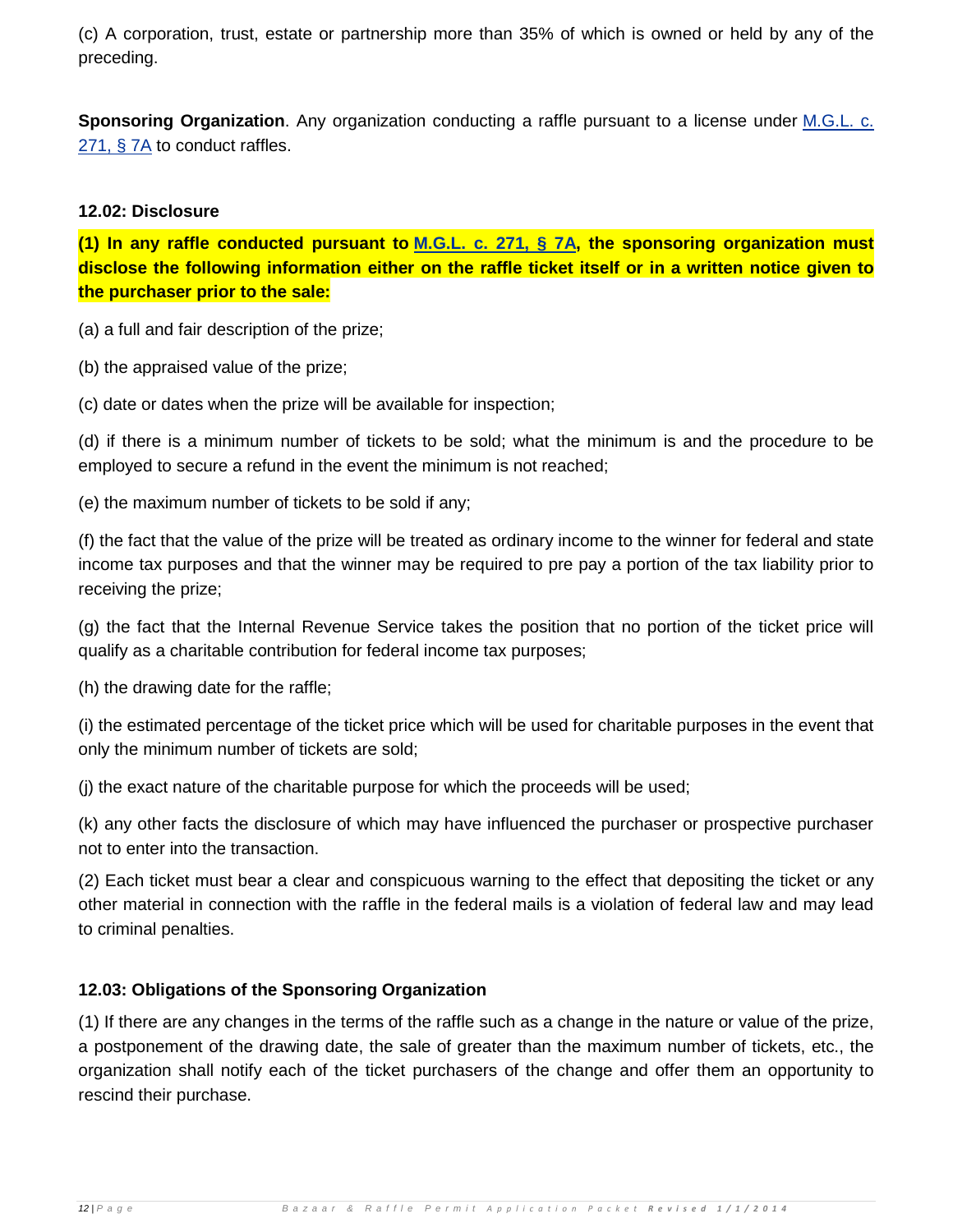(2) If for any reason the raffle is not completed and a prize is not awarded on the scheduled drawing date, the sponsoring organization must take all steps necessary to notify ticket purchasers of that fact and return all money received from ticket purchasers within 30 days.

**(3) No member or employee, or immediate family member of a member or employee, of a sponsoring organization who has been directly involved in the promotion or operation of a raffle shall be permitted to purchase tickets to the raffle or win the prize. The sale of tickets alone shall not constitute the promotion and sale of a raffle for purposes of 940 CMR 12.03.**

(4) The sponsoring organization shall take such steps as are necessary under the circumstances to insure that each ticket purchased has a chance to be selected as the prize winner and that the prize winner is selected in an entirely random manner.

(5) In cases where the sponsoring organization purchases the prize from a third party, it must arrange for an independent appraisal of the value of the prize from a person licensed to render such appraisals, or if there is no applicable licensing requirement, from a person qualified to render such appraisals.

(6) If the sponsoring organization purchases a prize from a related party, the price to be paid must be at cost or substantially less than the appraised value of the prize.

(7) No sponsoring organization or its employees, members, agents or servants, shall give away tickets to a raffle without receiving the full established price for them.

**(8) The sponsoring organization shall structure the raffle in such a way that it may reasonably be anticipated that the sponsoring organization will retain a percentage of the gross proceeds which is reasonable under the circumstances and shall retain all of the net proceeds (gross proceeds minus the direct expenses of the raffle) for the purposes specified in their application under [M.G.L. c. 271, § 7A.](http://www.mass.gov/legis/laws/mgl/271-7a.htm)**

# **12.04: Record Keeping, Financial Control**

(1) A record keeper shall be designated from among the members of the organization as defined at 940 CMR 12.01 and shall have been a member for a minimum of two years prior to the commencement of the raffle. The record keeper or his designee shall be responsible for the keeping and distribution of raffle tickets to be sold, the safekeeping of paid for and completed ticket stubs, and the maintenance of the records prescribed by 940 CMR 12.04 during and after the completion or suspension of the raffle for a period of at least two years.

(2) The raffle ticket shall have at least two parts, one of which is to be retained by the purchaser, and the other to be retained by the record keeper. The record keeper's part must at a minimum contain the purchaser's name, address, and the telephone number. All such parts shall be imprinted with sequential serial numbers commencing with the numeral "1" through the maximum number of tickets to be sold. Both copies shall bear the signatures of both the seller and the purchaser of the ticket.

(3) The record keeper shall maintain and periodically update as the need arises, the following types of records:

(a) a list of members of the sponsoring organization;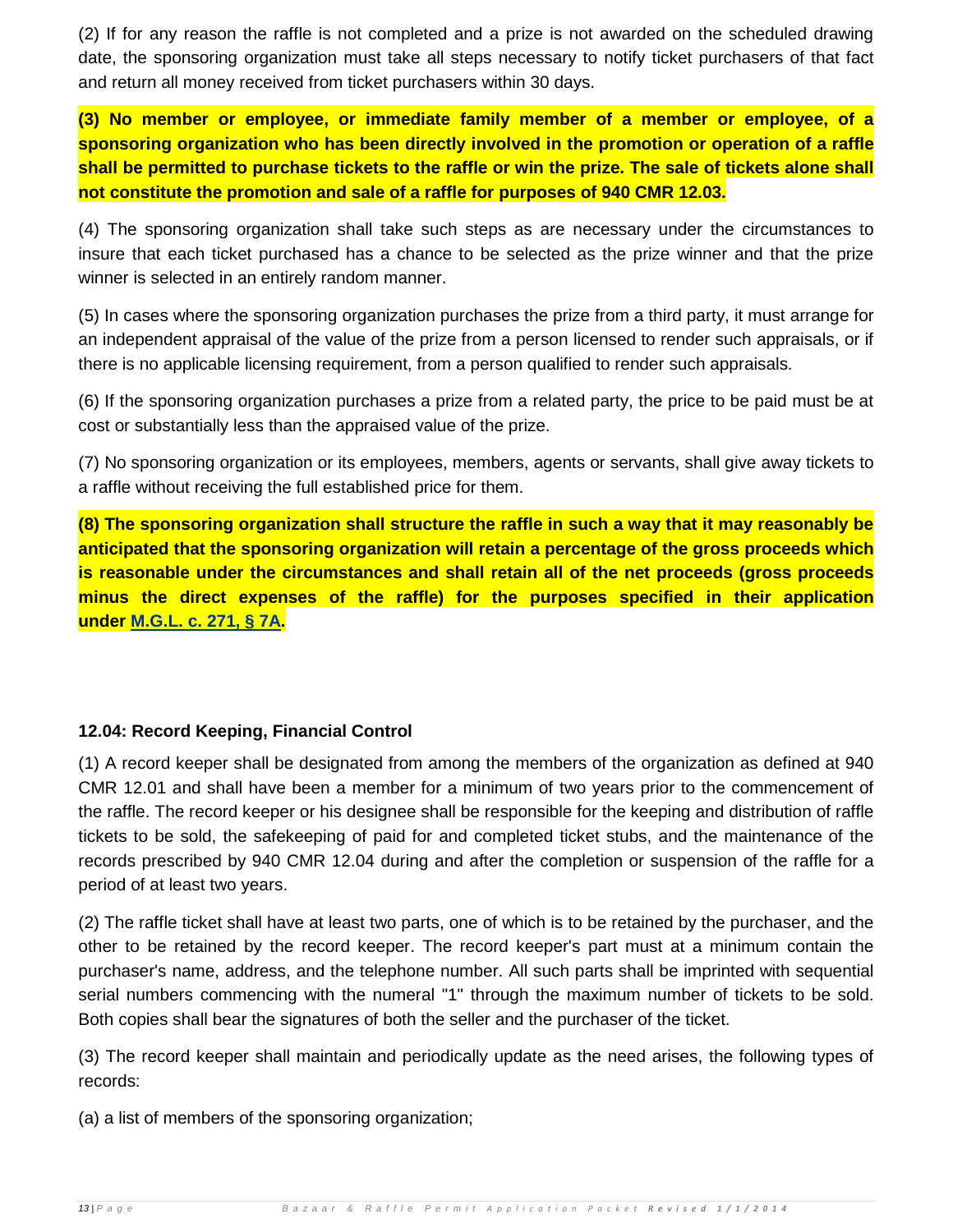(b) a list of members authorized to sell raffle tickets or participating in any way in the promotion or operation of the raffle;

(c) all documents, bills of sale, agreements, appraisals or other documents concerning the purchase of the article or articles to be raffled;

(d) all permits, licenses, and any other documents prescribed or required by law as necessary for the lawful conduct of a raffle;

(e) a ledger book or other suitable record keeping device listing the serial number of the ticket sold, the purchaser's name and address, and the date purchased. Such entries shall be made upon receipt of the ticket part from the selling member or members and will be maintained in such a way as to permit a calculation at any time, of the number of tickets sold to date;

(f) the ticket stubs used to conduct the drawing for a period of not less than two years.

(4) Financial records shall be maintained by the record keeper sufficient to show:

(a) the current amount of proceeds received on account or the raffle;

(b) all expenses related to the conduct of the raffle including printing costs, advertising costs, lawyers fees, appraisal costs, insurance premiums, and any other costs reasonably attributable to the raffle.

### **12.05: Violations of Regulations**

Failure to comply with any of 940 CMR 12.00 shall be deemed an unfair and deceptive act or practice, in violation of [M.G.L. c. 93A, § 2](http://www.mass.gov/legis/laws/mgl/93a-2.htm) or a misapplication of funds given or appropriated to public charities.

#### **12.06: Severability**

If any provision of 940 CMR 12.00 or the application of such provision to any person or circumstances shall be held invalid, the validity of the remainder of 940 CMR 12.00 and the applicability of such provision to other persons or circumstances shall not be affected thereby.

# **REGULATORY AUTHORITY**

940 CMR 12.00: [M.G.L. c. 12, § 8J;](http://www.mass.gov/legis/laws/mgl/12-8j.htm) [M.G.L. c. 93A, § 2\(c\).](http://www.mass.gov/legis/laws/mgl/93a-2.htm)